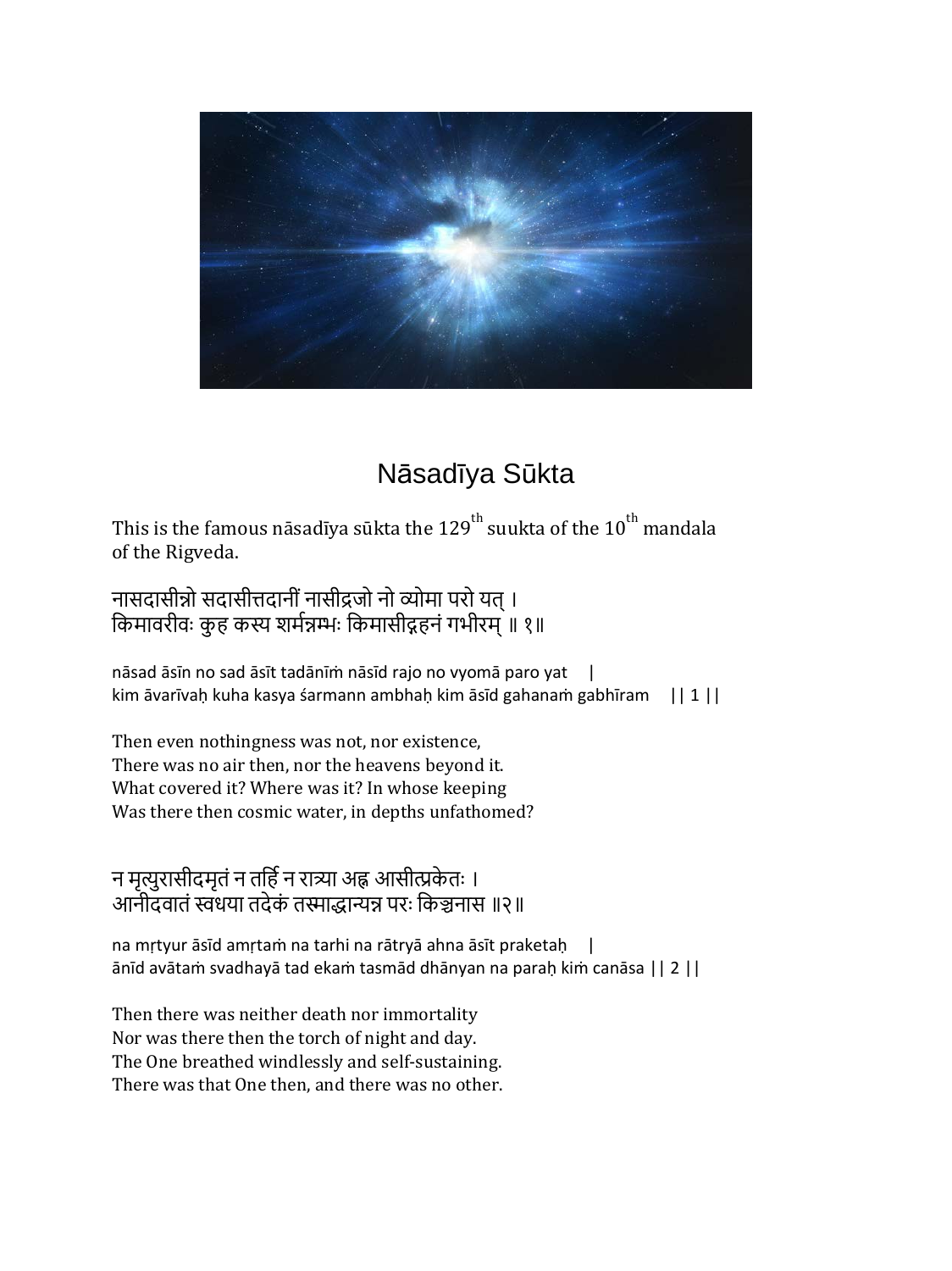## तम आसीत्तमसा गुहळमग्रे प्रकेतं सलिलं सर्वाऽइदम् । तुच्छ्येनाभ्वपिहितं यदासीत्तपसस्तन्महिनाजायतैकम् ॥३॥

tama āsīt tamasā gūļham agre 'praketam salilam sarvam ā idam | tucchyenābhv apihitaṁ yad āsīt tapasas tan mahinājāyataikam || 3 ||

At first there was only darkness wrapped in darkness. All this was only unillumined water. That One which came to be, enclosed in nothing, arose at last, born of the power of heat.

कामस्तदग्रे समवर्तताधि मनसो रेतः प्रथमं यदासीत् । सतो बन्धूमसति निरविन्दन्हदि प्रतीष्या कवयो मनीषा ॥४॥

kāmas tad agre sam avartatādhi manaso retaḥ prathamaṁ yad āsīt | sato bandhum asati nir avindan hṛdi pratīṣyā kavayo manīṣā || 4 ||

In the beginning desire descended on it. That was the primal seed, born of the mind. The sages who have searched their hearts with wisdom know that which is kin to that which is not.

तिरश्चीनो विततो रश्मिरेषामधः स्विदासीदुपरि स्विदासीत् । रेतोधा आसन्महिमान आसन्त्स्वधा अवस्तात्प्रयतिः परस्तात ॥५॥

tiraścīno vitato raśmir eṣām adhaḥ svid āsīd upari svid āsīt | retodhā āsan mahimāna āsan svadhā avastāt prayatiḥ parastāt || 5 ||

And they have stretched their cord across the void, and know what was above, and what below. Seminal powers made fertile mighty forces. Below was strength, and over it was impulse.

को अद्धा वेद क इह प्र वोचत्कृत आजाता कुत इयं विसृष्टिः । अर्वाग्देवा अस्य विसर्जनेनाथा को वेद यत आबभूव ॥६॥

ko addhā veda ka iha pra vocat kuta ājātā kuta iyam visŗṣṭiḥ | arvāg devā asya visarjanenāthā ko veda yata ābab || 6 ||